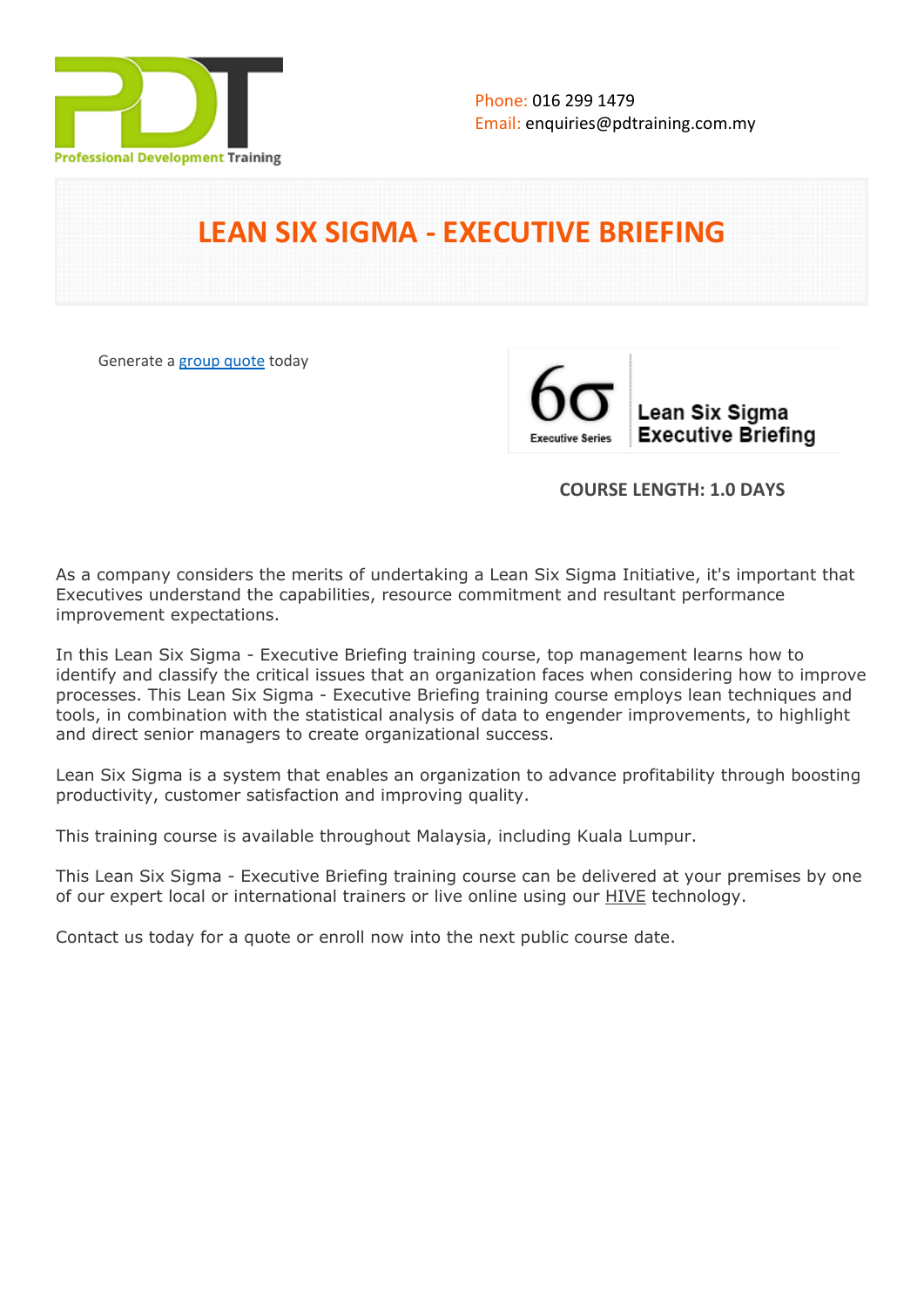## **FOREWORD**

This course has been developed to create an awareness of the means of deploying and the impact of a Lean Six Sigma initiative as a Business Process Improvement program.

*The goal of this training is to:*

- Increase your understanding of Lean Six Sigma techniques as business process improvement methodologies.
- Assist you in assessing the impact such as a program may have for your company.
- To gain an understanding of the role you, as management, must undertake to achieve the greatest level of business success.

# *Personal Results*

After successfully completing this course you will have enhanced your knowledge of process functionality, analytical skills, problem solving skills and methods for increasing the efficiency, effectiveness and adaptability of the organization you manage.

*Specific LSS learning outcomes:*

- Obtain an understanding of a Lean Six Sigma program objectives
- Know and comprehend the impact the concepts can have on your business
- Become familiar with the terminology
- Comprehend daily work as a process-oriented activity
- Understand process inputs and outputs
- Understand process flow and know what determines value add vs. non-value add
- Understand how the processes you manage fit into the larger set of processes needed in delivering value to the customer
- Grasp the power of Process Mapping and characterization
- Recognize significant outputs and quantify their level of performance to requirements
- Identify inputs and their relationship to the significant outputs
- Link key processes to the strategic objectives of the company
- Establish control mechanisms and monitoring processes to sustain an existing process and improvements you make.
- Prepare to implement a Lean Six Sigma
- Determine the structure of such a program for your company
- Learn to identify "projects", prioritize them and link them to corporate strategy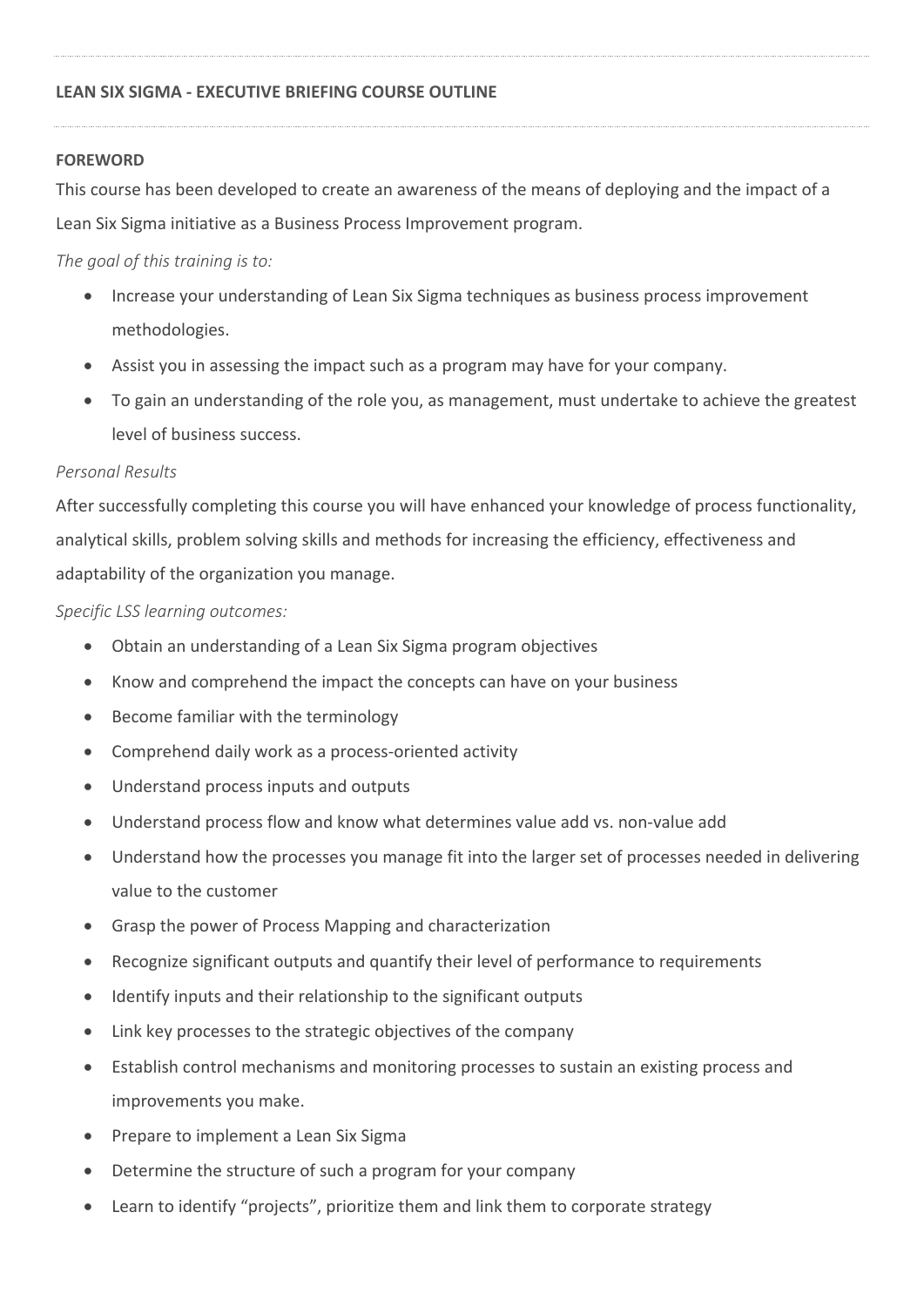## **OUTCOMES**

## **During this course you will:**

- Obtain an understanding of a Lean Six Sigma program objectives
- Know and comprehend the impact the concepts can have on your business
- Become familiar with the terminology
- Comprehend daily work as a process-oriented activity
- Understand process inputs and outputs
- Understand process flow and know what determines value add vs. non-value add
- Understand how the processes you manage fit into the larger set of processes needed in delivering value to the customer
- Grasp the power of Process Mapping and characterization
- Recognize significant outputs and quantify their level of performance to requirements
- Identify inputs and their relationship to the significant outputs
- Link key processes to the strategic objectives of the company
- Establish control mechanisms and monitoring processes to sustain an existing process and improvements you make.
- Prepare to implement a Lean Six Sigma
- Determine the structure of such a program for your company
- Learn to identify "projects", prioritize them and link them to corporate strategy

After successfully completing this course you will have enhanced your knowledge of process functionality, analytical skills, problem solving skills and methods for increasing the efficiency, effectiveness and adaptability of the organization you manage.

#### **MODULES**

#### **Lesson 1: Opening**

**•** Competition

#### **Lesson 2: Process Management**

- Definitions
- Process Ownership
- Cost of Poor Quality

## **Lesson 3: Lean Principles**

- Seven Areas of Waste
- Value Stream Analysis
- 5S Principles
- Poka-Yoke Methods

## **Lesson 4: Six Sigma**

- Define Phase
- Measure Phase
- Analyse Phase
- Improve Phase
- Control Phase

 **:** 

#### **Lesson 5: Deployment Model**

- Importing the Knowledge
- Lean Six Sigma Curriculum
- Lean Six Sigma Program Operations
- Communication & Recognition